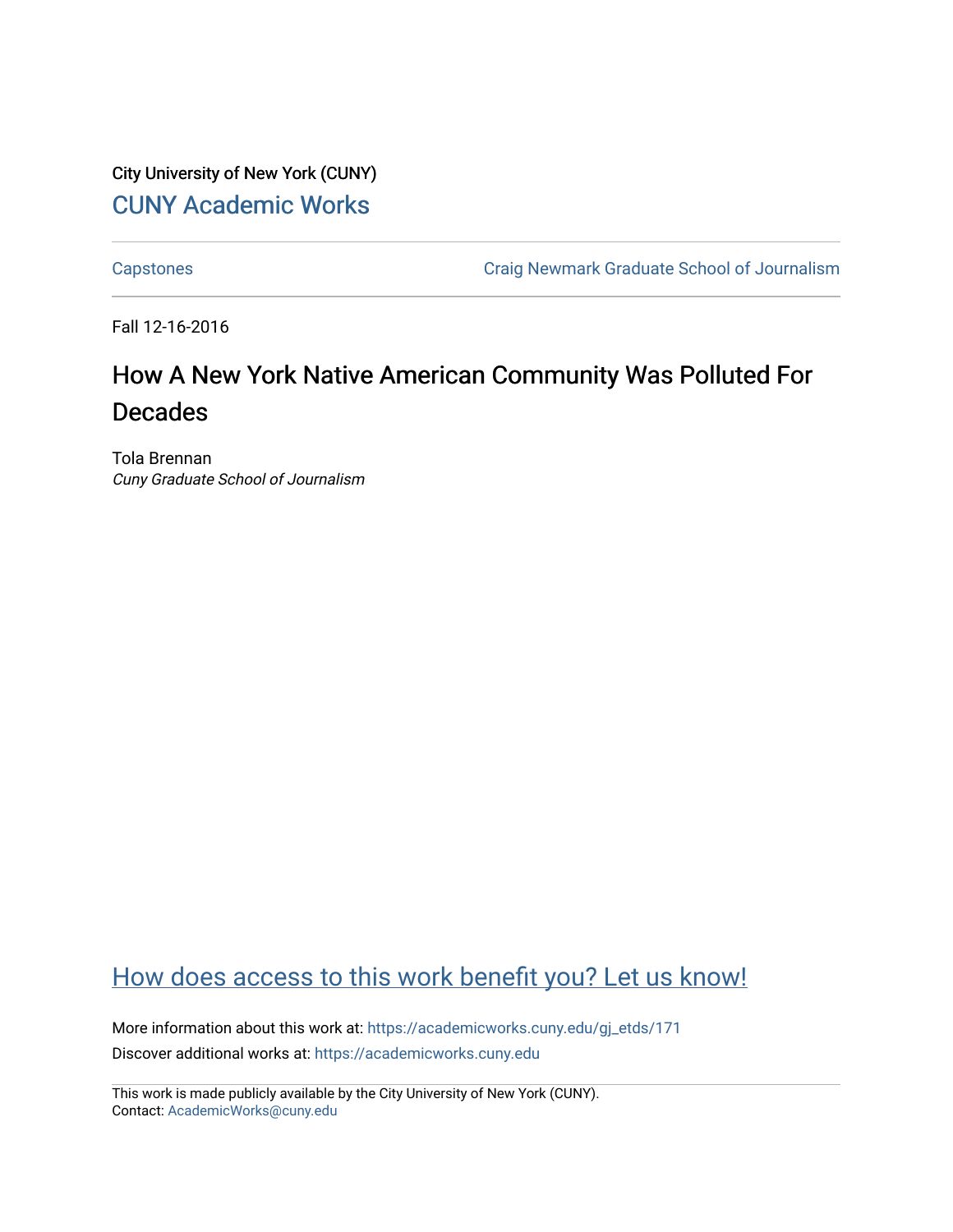# **How A New York Native American Community Was Polluted For Decades, Until They Fought Back**

#### By Tola Brennan

When General Motors came to the North Country, it was greeted as a savior, bringing much needed jobs to economically depressed upstate New York.

What happened was one of the worst cases of industrial pollution in the country. The Massena, NY, factory would join Love Canal as one of the most contaminated places in the country.

The factory did bring hundreds of jobs for decades, making Chevrolet parts from 1960 onwards. It also relied on a chemical that, scientists later learned, was highly toxic. To make matters worse, GM repeatedly mishandled and delayed the cleanup.

Especially hard hit was the factory's next-door neighbor. Tucked along the St. Lawrence river, bordering the GM plant, is the Saint Regis Mohawk Reservation. Children played in toxic refuse discarded by the factory. An elementary school sits less than a mile downwind. The chemical leached into the reservation's water supply. Starting in the early 80s, and moving incrementally to the present day, scientists would document the lifelong harm to their health, including thyroid disorders, decreased cognitive functioning and birth defects.

To make matters worse, as GM fought and delayed any cleanup, Mohawk felt they got little consideration in federal government actions to push GM into cleaning up the site. And now the federal government may face a larger bill for GM's actions; as part of the auto giant's bailout in the wake of the 2008 recession, it peeled off contaminated factories into a separate corporation. The deal removed any further cleanup costs for GM, with taxpayers footing the bill.

#### The Seaway

Like many things in the State of New York, this story begins with the famous and controversial city planner Robert Moses.

Along with modernizing New York City, the development titan masterminded huge industrial projects in the rest of the state, including locks that improved navigation along the St. Lawrence River that allowed a flood of global trade. Huge ships would ferry goods in and out of America's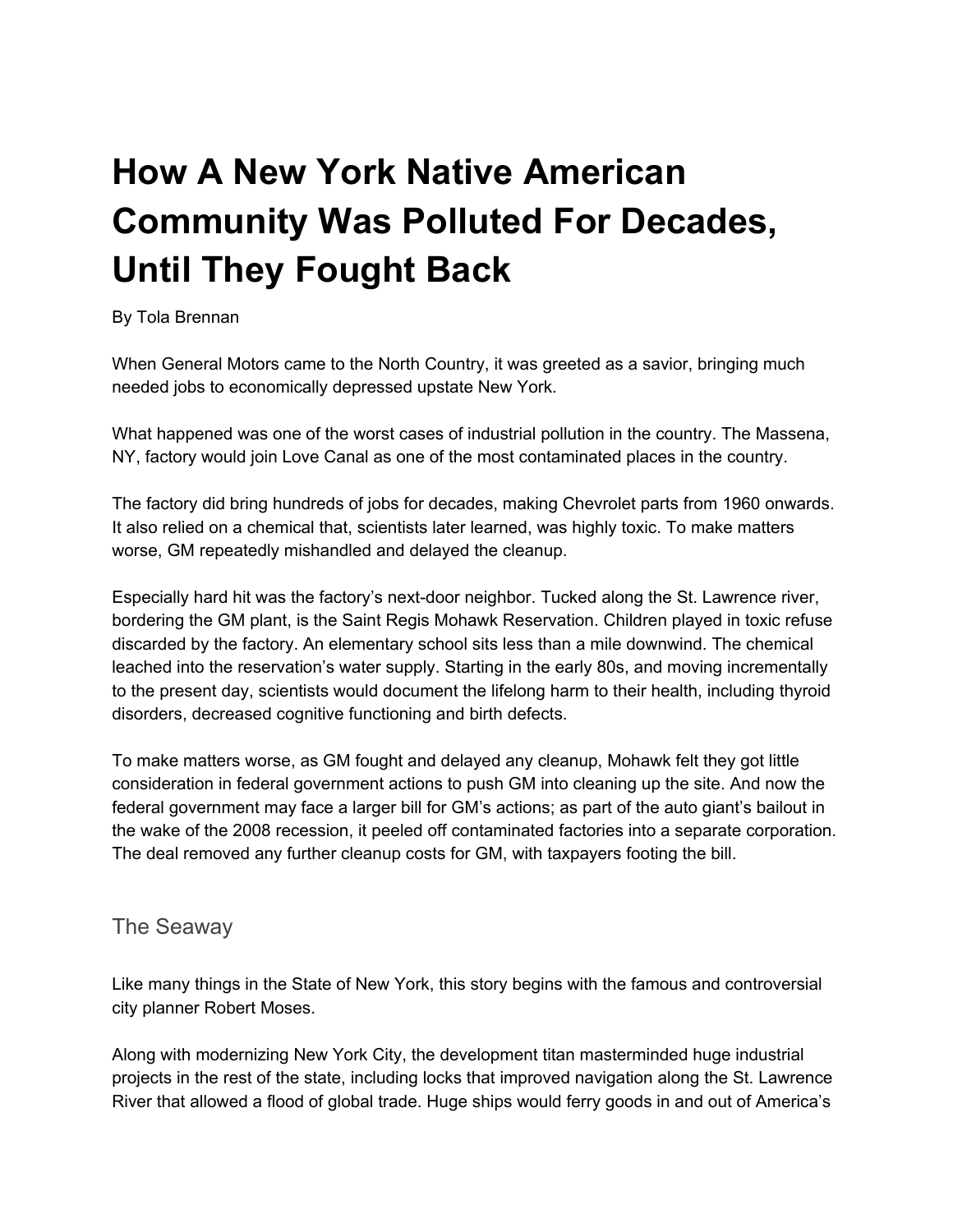heartland.

Along with the St. Lawrence seaway, Moses oversaw a new, expansive power dam that straddled the St. Lawrence river, part of the US border with Canada.

The dam was built just outside of the town of Massena, NY, and the town saw rapid growth.

First there were the temporary construction workers, those from all over the country who stayed in the town. Then the promise of cheap power and easy access to a major transportation waterway lured industry.

General Motors announced plans in 1957 to establish a new foundry to make Chevrolet car parts, and promised to bring in millions of dollars that would be spent annually through payrolls, services and supplies. Reynolds Metals announced the same day a proposed aluminum plant.

The plants would be next to each other, and molten aluminum would be hauled quickly from Reynolds to the neighboring GM factory, and poured into molds for car parts. The Reynolds plant would employ around 1,000 workers, the Chevrolet plant roughly 700..

At a 1957 groundbreaking ceremony, New York Gov. W. Averell Harriman said the region was entering "a period of economic expansion on a scale never before contemplated."

Some locals objected. A few raised concerns that an estimated quarter of the new dam's power would go to the factories, and not benefit nearby homeowners as much. Mohawk leaders objected to an island that was part of their reservation land in the river being used for construction.

By spring 1960, the GM Massena plant sent off its first shipment, parts mostly for the Chevrolet Corvair. The parts were sent to production plants in Tonawanda, NY; Toledo and Cleveland, Ohio; and Flint, Michigan.

Little noticed was a chemical used for working the hydraulics in the GM factory's machinery -- PCBs.

And a stone's throw away, just east of the plant, lived the Mohawk on Raquette Point..

The Mohawk

The Mohawk, when the colonialists arrived, lived in the Mohawk Valley and along the Hudson Valley cultivating corn, beans and squash, supplemented by hunting and fishing. Early Dutch visitors described the region as an abundant paradise.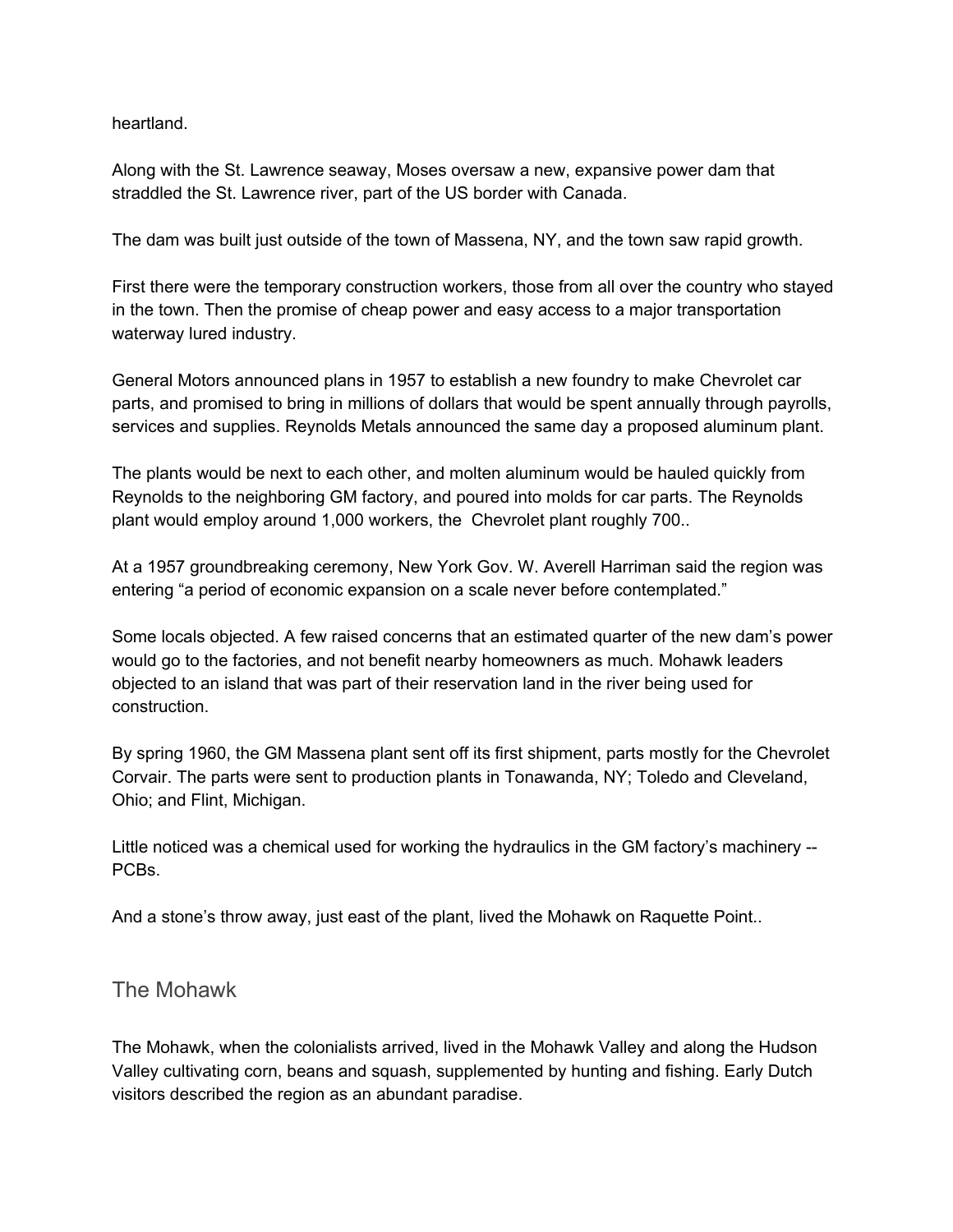Christianized Mohawk had been ferried to St. Regis to create "a more malleable, converted population" writes anthropologist Jacqueline Goodman-Draper. Soon after the Revolutionary War, a six mile square tract for the St. Regis Mohawk along the St. Lawrence was set aside. Mohawk objected then calling the treaty illegitimate, and battles over land claims continue to the present.

By 1960, almost 1,800 Mohawk lived at the reservation. Some would get jobs working at the GM factory.

## The Chemical

Polychlorinated biphenyls, or PCBs, were first synthesized in 1881 as a durable industrial miracle chemical. By the 1930s, they were manufactured around the world, embraced at a time when the wonders of chemistry were sold as part of achievements in manufacturing. The chemical giant Monsanto was its leading producer, and one of its engineer called PCBs as "perfect as any industrial chemical can be."

Yet early on, there were signs of danger. A 1937 study suggested a link between PCBs and liver disease. In 1956, Monsanto began giving its workers protective gear and clothing while simultaneously expressing skepticism about any ill effects, a position it maintained for decades.

Swedish researcher Dr. Soren Jensen found Sweden's shores were contaminated with PCBs, and even discovered traces in hair samples from his wife and children. The highest amounts were in his nursing infant daughter. "I didn't have the faintest idea where such compounds were used in the society," he later wrote. He soon learned how prevalent they were in manufacturing. He documented how PCBs accumulate along the food chain, eventually in human fat tissue.

In 1968, around 1,300 residents of Kyushu, Japan became sick after consuming PCB contaminated rice oil. Symptoms included respiratory ailments and failing vision. The incident brought PCBs global attention. Monsanto, with deep financial stakes in the chemical compound, maintained ill effects were exaggerations and the result of misuse.

# The Superfund

Concerns about PCBs continued to rise In the 1970s, part of a growing awareness that many industrial chemicals posed grave dangers to the environment and humans. The US Environmental Protection Agency was created early in the decade.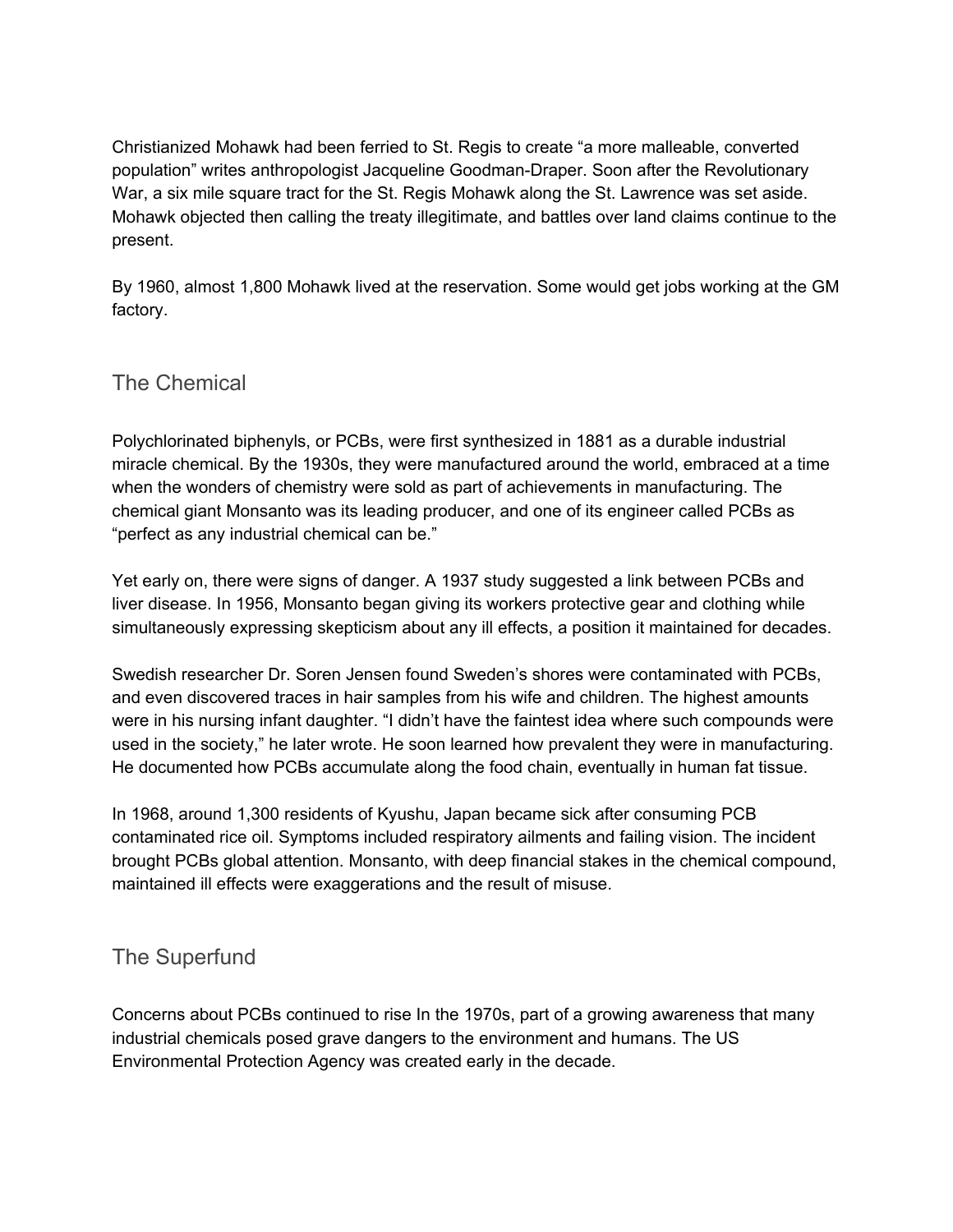Congress passed the wide-ranging Toxic Substances Control Act of 1976. That included banning PCBs within three years.

In January 1977, state environmental officials found near the dam by Massena that smallmouth bass with three times the federal limit PCBs. The state began considering a fishing ban along the river.

By 1980, the US started its Superfund program designed to clean up massive industrial waste left from current and former factories. Perhaps the most infamous at the time was Love Canal, a chemical dump also in upstate New York. A town was evacuated.

The EPA soon found the GM plant in Massena was a massive problem.

The Superfund law included a tax on chemical industries. Previous owners could be held responsible for cleanups. If no one could be identified as at fault, proceeds from the collected taxes --the Superfund -- would be used. The EPA could also seek fines and other sanctions.

In 1983, the EPA added the Massena GM factory to the Superfund site list, one of more than 130 of the worst contaminated sites in the country.

Even among Superfund sites, the Massena factory was considered among the worst of the worst. An EPA official would rank it among the top five in the country, in the same league as Love Canal.

GM worked to block the proposed listing. Julius Hollis, GM general counsel sent a letter to EPA questioning the legality of the proposal. GM's tactics stalled any cleanup for at least two years. Little got done.

On September 28, 1983, EPA sued GM for illegally using and improperly storing PCBs. That included illegally disposing of more than 1,7 million kilos of sludge contaminated with PCBs, and that GM had not disclosed the dumping and chemical storage on required annual federal reports. The agency first sought penalties totalling \$507,000 -- \$1.2 million in today's dollars -and settled several years later for about a fifth of that.

#### DOCUMENTCLOUD:

https://www.documentcloud.org/documents/3295674-EPA-TSCA-1983.html

It would the first of several times when the federal agency would sanction GM for wrongdoing in cleanup at the site.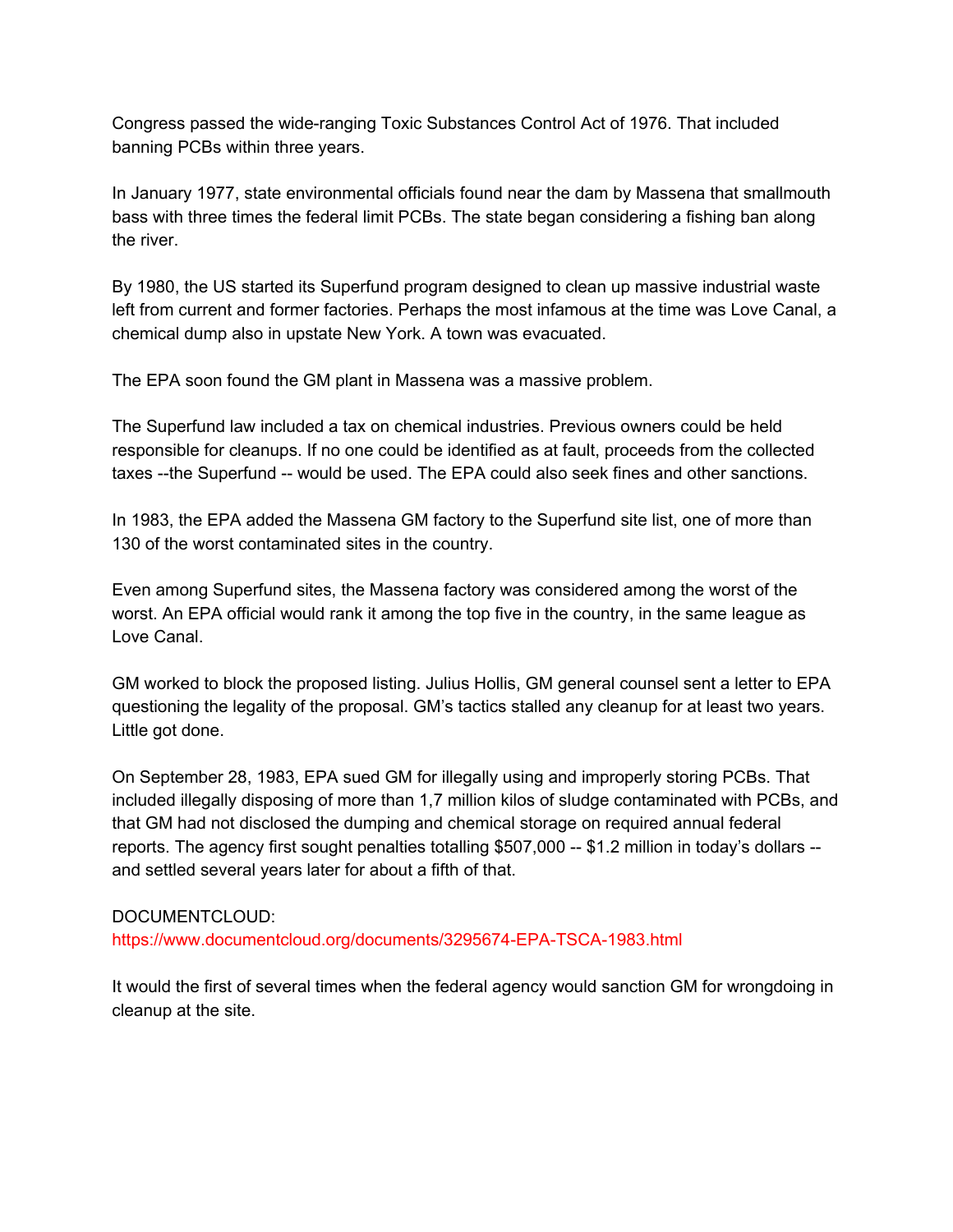#### The Mohawk Respond

James Ransom, now part of the Mohawk Council of Akwesasne's Environment Division on Cornwall Island, was in his early 20s when he first learned there might be contamination at the GM plant.

"I didn't have a clue what PCBs were and I couldn't even spell polychlorinated biphenyls," Ransom recalled.

He keeps original press clipping in a binder, yellowed with age. The first article comes from December 1981. The photocopy has a post-it note on the lower right that reads simply "how it all started." It was published in the Watertown Daily Times, with the headline, "Central Foundry's Neighbors Wary of PCB Contamination."

GM said it was planning to enclose the contaminated area, and hoped for state and federal approval. Mohawk quoted in the story they had doubts and wanted more information.

Ransom would soon join their ranks.

He was not alone.

Larry Thompson grew up on the reservation on Raquette Point, in a home built by his great-great grandfather, just over the edge of the GM property. He was born five years before the GM plant opened.

And he recalled what he believes were warning signs. "It started when we got these sores on our hands and our ears," he said. They were itchy and as big as a dime with hundreds of little bubbles. The doctor said it was poison ivy.

Many years later he would come to realize it was one of the first signs of PCB exposure.

In the early 1980s, he and his wife, Dana, started to get very worried.

"All these people would show up at the house," Dana said. "They'd have briefcases and said, 'We're here doing an investigation.'" One asked about her garden, where she grew white corn. She recalled they told her not to eat it. Same with the tomatoes.

"The majority of our people didn't realize the enormity of what was at hand," said Dana.

Ward Stone remembers when he was a wildlife pathologist for the New York State Department of Environmental Conservation, and Katsi Cook, a traditional Mohawk midwife, walked into his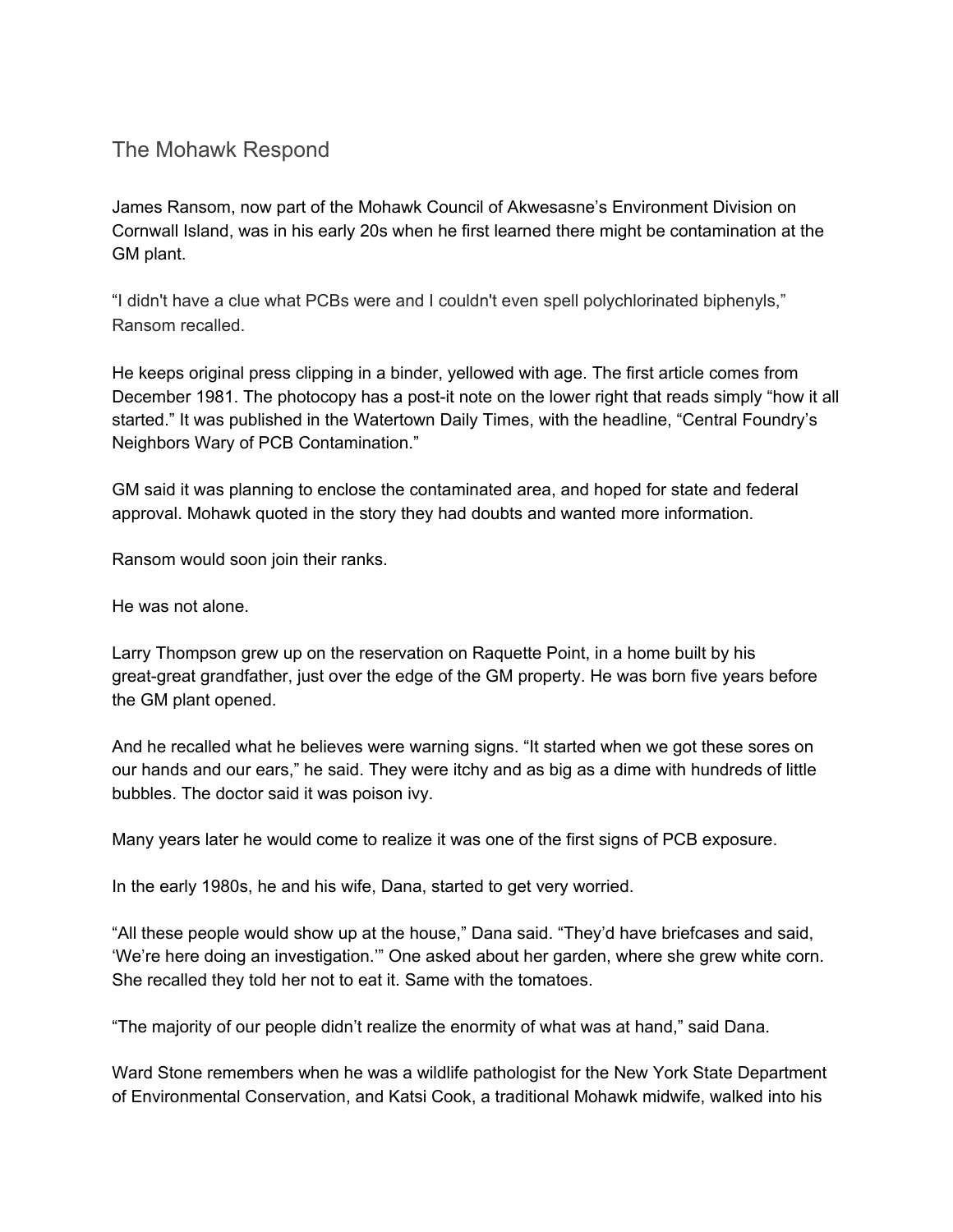office. She had noticed an unusual number of birth defects in the early 1980s, and felt that Stone would be the right person so investigate.

Cook asked that Stone come out to St. Regis and see what he might learn. Stone gathered a team of Mohawk college students and set about his work through the summer of 1985.

In August, Stone announced his results at the press conference at the St. Regis Mohawk Community Building. PCB levels were high. Animals like a local snapping turtle was found with alarming amounts of PCBs in its fat. A shrew had the highest levels of PCBs in the state.

Soon the Mohawks would question the Superfund cleanup.

## Remedial Investigation

The EPA was finding PCBs contaminating the ground and water wells at the plant. PCBs were contaminating the water wells for the St. Regis reservation.

The EPA, using these findings, ordered GM to take action. The company would monitor pollution levels. It would come up with a plan to clean the site. It would have to take action, and file monthly reports on progress.

## North Country Betrayed

On August 6, 1986, GM announced it would wind down operations. During the next two years, the number of workers would plummet from 1,329 down to 100.

Sen. Daniel Patrick Moynihan (D-NY) rebuked GM. ''I was present when the Governor called the head of GM and said we will give you the cheapest electrical power on earth if you will come to the North Country'' and ''produce real jobs over a long, long period of time.''

''This is a question of corporate integrity," the senator said. "Now GM walks away with its profits, leaving the North Country behind and the state looking as if it were conned.''

Feeling excluded from the cleanup process, Mohawk looked for help, eventually getting a Cornell professor, Dr. Stephen Penningroth to do a full report. Published in mid-1988, Penningroth blasted GM's investigation calling it "a failure of elementary scientific procedure."

His report charged that GM's contractor had taken just one sample per acre when there should have been at least a thousand, and even worse said Penningroth, massive amounts of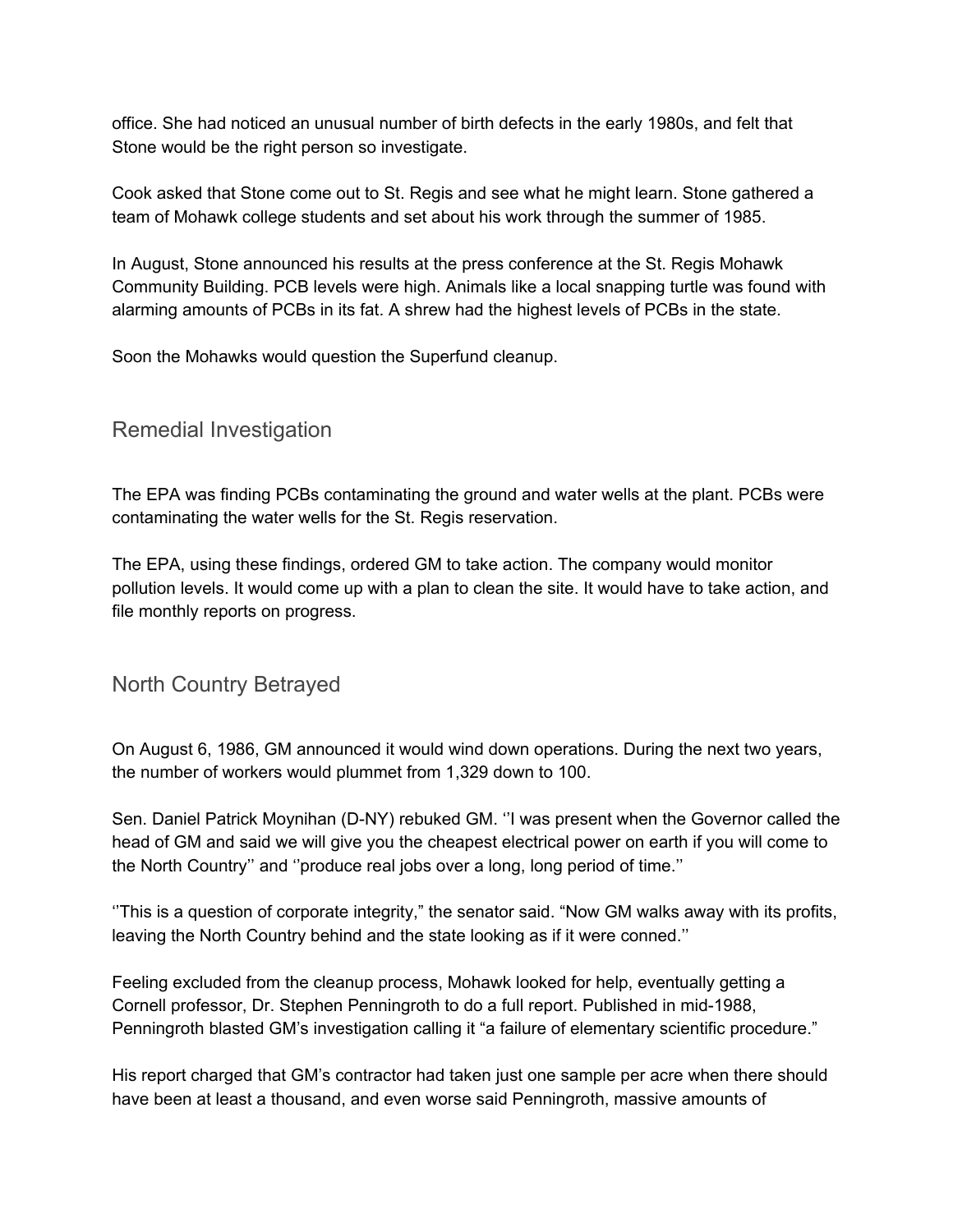contaminants had travelled dozens of feet down and the investigation rarely bored more than a few feet. Without complete and accurate data, a thorough cleanup was impossible, he said.

#### DOCUMENTCLOUD:

https://www.documentcloud.org/documents/3295678-R02-429112-Copy.html

Two months later, state environmental officials asked the federal government for clean up help.

Stone and Mohawk leaders called for two additional areas to be added to the Superfund cleanup. A GM spokesman said the land was not polluted enough to be considered hazardous waste site.

The Mohawk began to look for other ways to pressure the EPA. The tribe began to assert that, since Indian nations are viewed by the federal government as sovereign, they can formulate environmental standards. The moves began to lead to a more thorough cleanup on reservation land. But all was not well.

A January 1988 article in the Los Angeles Times described the devastation at St. Regis. "Instead of cattle, fish and game, people are eating macaroni, potatoes and bread," Henry Lickers, a Mohawk environmentalist told the paper. The economy was shifting to gambling at a new casino, and smuggling goods like cigarettes across the Canadian border.

In this midst of all this, EPA was taking public comment in preparation for the next round of orders on how GM would cleanup the site.

#### DOCUMENT CLOUD:

https://www.documentcloud.org/documents/3295675-R02-204819-Public-Meeting-April-25-1990 .html

On March 21, 1990 -- eight years after GM site was put on the Superfund list -- EPA proposed a \$138 million plan which would clean up the worst of the contamination at GM and initially focus on dredging, according to news accounts at the time. GM favored a scaled-down cleanup.

Ken Jock, the director of the Mohawk Environmental Division, felt the decision wasn't ideal but said "we got as good a cleanup as we could out of this process."

Within a year, GM faced \$14.1 million in fines for burying PCB-tainted sludge in New York, Ohio and Alabama. Two landfill operators faced additional fines. GM had been taking soil heavily saturated with PCBs and improperly mixing it with sand and limestone for burial.

On March 31, 1992, EPA issued orders that compelled GM to begin implementing the cleanup. GM was required to dredge and excavate sediment and soil with high PCB levels in the St. Lawrence and another nearby river. GM would have to prevent water from running off the site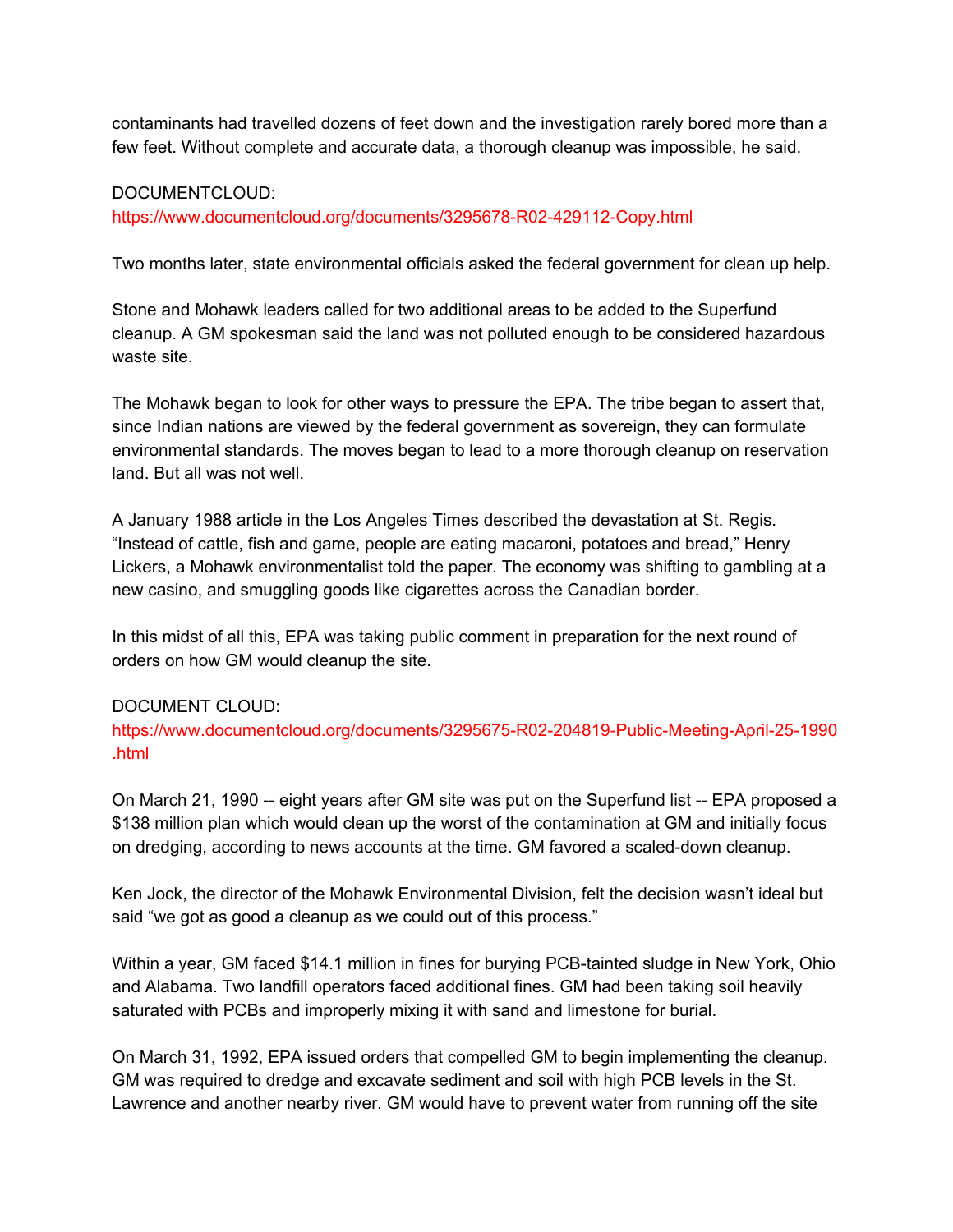and into the reservation, and it would have to treat groundwater. The EPA would review GM's work and call for any needed changes.

Soon the Mohawk became concerned when new regulations let GM keep high PCB concentrations in the sediments dredged up and then slated to be left on the site. After a campaign of letter writing, and even some protests, the EPA returned to the earlier, more stringent, standards.

# Disturbing Effects, Compromise. Delays

In the late 1980s, Dr. David Carpenter, a prominent researcher at the New York Department of Health, began examining the health effects of PCB exposure on the Mohawk. His work revealed disturbing findings. The greater amount of PCBs in women, the less likely they can conceive babies. There is thyroid damage, and PCB exposure leads to IQ loss. In his words, this decreased potential, a "dumbing down" is the most insidious and the hardest to recover from, especially for a small, vulnerable culture struggling to maintain its traditions.

#### DOCUMENTCLOUD: https://www.documentcloud.org/documents/3295673-414-Gallo.html

Anne Kelly was fairly new at the EPA when she got assigned to oversee the cleanup. She decided to find common ground, to focus on the parts of the site that everyone could agree upon. Move some sediments, move a stockpile, start working on the groundwater.

"There were a few things that EPA, GM and the tribe agreed to," said Kelly. "So well then let's just do those."

By August 1998, Kelly approved an amended plan. More of the contaminated soil would be treated away from the factory site and the reservation. Trainloads would soon be hauling the tainted soil elsewhere.

Still, progress was slow. In March 2001, New York State Attorney General Eliot Spitzer threatened to sue General Motors for delaying cleanup.

In a letter to the company, Spitzer wrote that "General Motors has been on notice since at least 1980 that PCBs were being released into the St. Lawrence River and onto the St. Regis Mohawk Reservation from its two hazardous waste dumps. The company has also known for the past 15 years that the landfills may endanger public health and the environment. Despite this knowledge, General Motors has failed to control the release of these toxins from its property."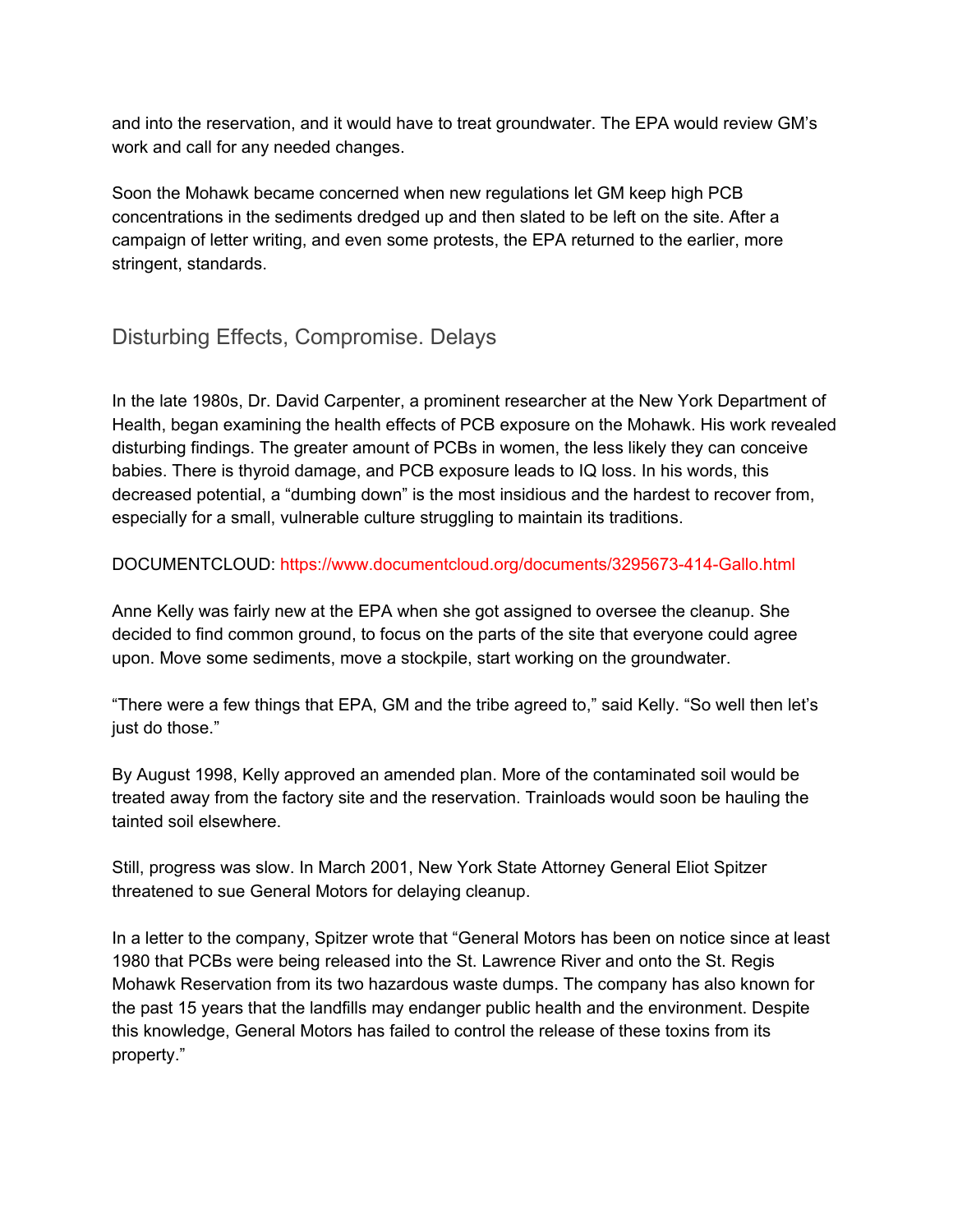The federal government was also frustrated. In April 2001, the EPA sued GM for \$1.2 million in unpaid costs. In September 2005, EPA settled with GM agreeing to pay \$900,000.

A crucial disagreement remains: What to do with contaminated soil on the site? GM wanted to keep much of it in landfill on the factory site, with promises that the hazards would be contained. The Mohawk wanted the tainted dirt moved elsewhere.

As negotiations progressed, Kelly said that as part of seeking common ground, talks about the landfill did not go forward smoothly. "Let's just not talk about the landfill because this is a huge site and if we have to solve the landfill...." Kelly trailed off, remembering the challenges. She paused for a moment and added, "We still haven't solved it."

As it currently stands, the debate is largely between Anne Kelly representing the EPA and Ken Jock along with Craig Arquette, representing the Mohawk.

Kelly is firm about the EPA's stance that they don't remove landfills. She's convinced the landfill is state-of-the-art and effective. Jock and Arquette disagree. Kelly says that no water will enter into the area of contamination and therefore no PCBs will escape, and if by mistake there is spillage, then well monitoring will raise alerts. Water tainted with PCBs will be sucked out.

Jock and Arquette believe that is impossible. Jock said the landfill is not lined below, so groundwater will continue to leach PCBs. They continue to take their own water samples and keep finding PCBs.

Kelly said she wants to work with the tribe, but believes EPA regulations mean there are limits on what can be done, and there will continue to be disagreement.

# A Separate Trust

While the cleanup was slow, by the time of the recession of 2008, GM was in financial trouble. The incoming Obama administration bailed out the US auto industry. GM sought court protection from creditors in bankruptcy court. As the auto giant emerged from bankruptcy, one little-noticed part of the bailout was the creation of a separate corporation that would now own GM's polluted lands -- including the Massena site.

In the middle of 2009, as bankruptcy proceedings were ending, GM sent the EPA a report documenting significant PCB contamination. In December, the EPA inspected tunnels underneath the main GM production area revealed further contamination.

DOCUMENTCLOUD: https://www.documentcloud.org/documents/3295677-EPA-2010-08.html